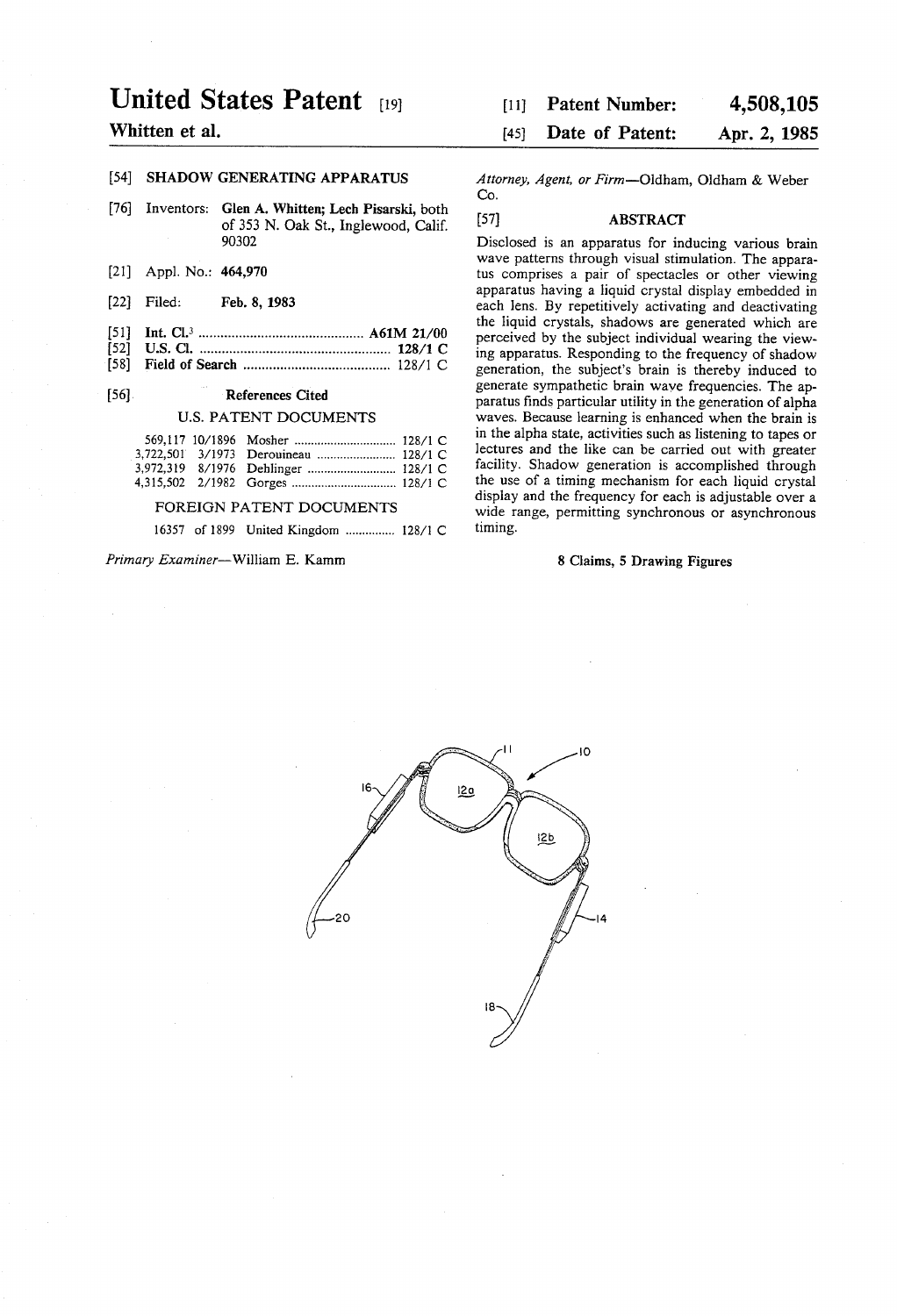

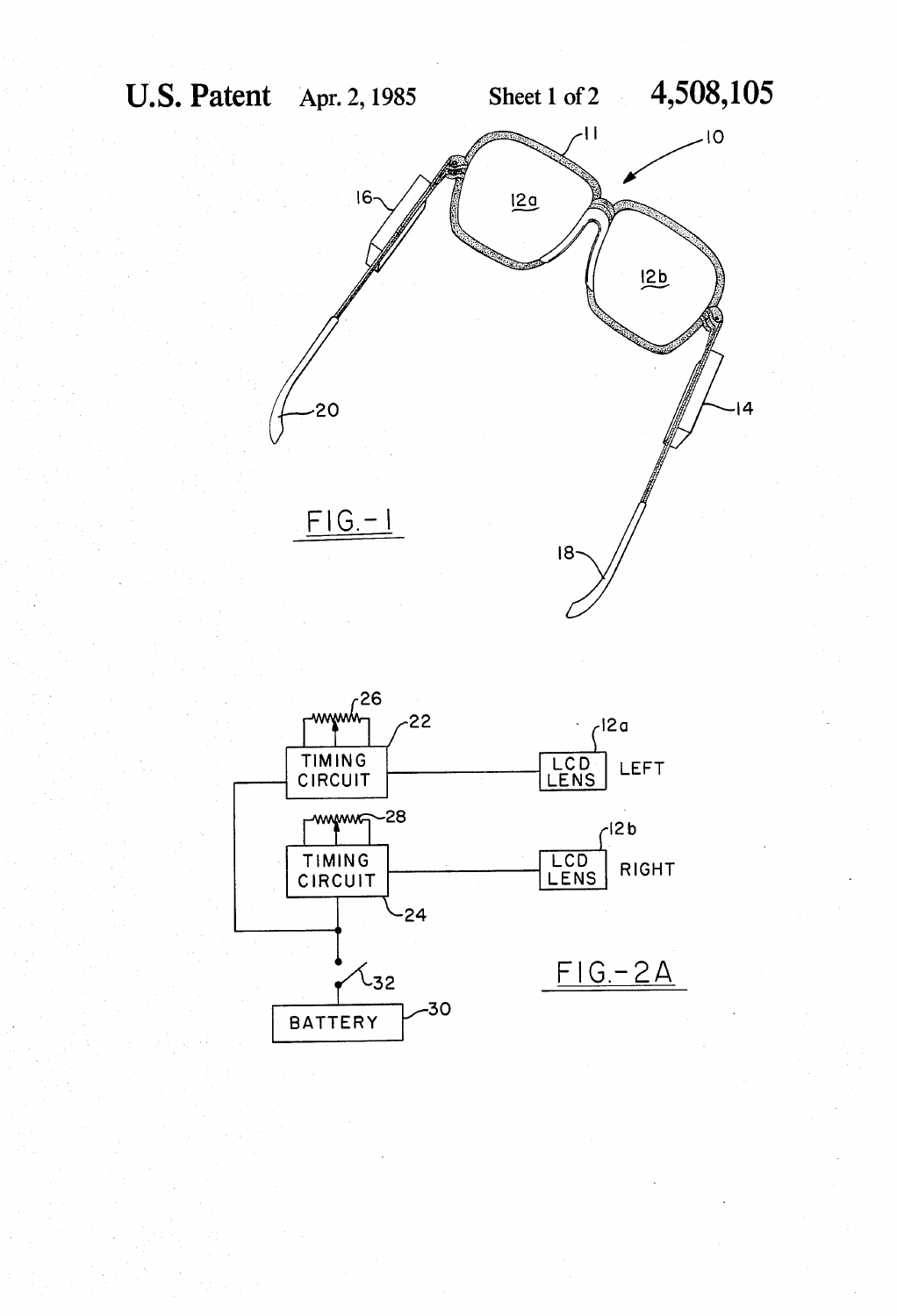$26<sub>2</sub>$ 





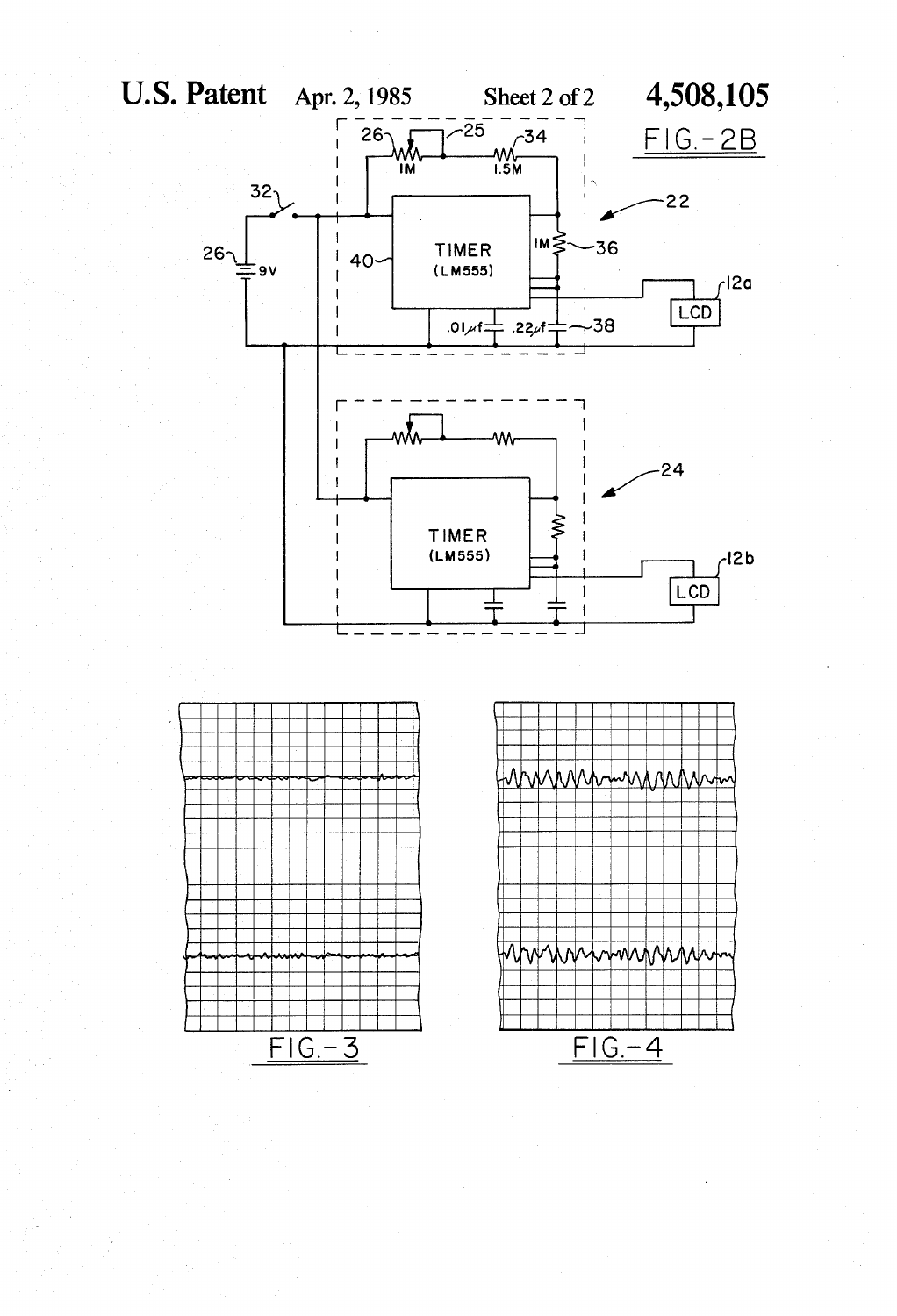5

40

### SHADOW GENERATING APPARATUS

#### TECHNICAL FIELD

The present invention lies in the art of relaxation inducing devices, and in particular it relates to the field of visual stimulation through repetitive generation of shadows. By variation of the frequency in which said shadows are generated, the desired state of mind is attained, characterized by a specific wave pattern. 10

#### BACKGROUND ART

Heretofore, a multitude of devices have been used for controlling the brain wave activity of a human subject. controlling the brain wave activity of a human subject. Certain of the prior art inventions produce the required 15 effect through electrical or chemical stimulation of the nervous system. Others make use of flashing lights or sounds. While all such devices may be effective to a greater or lesser degree, they have certain drawbacks. For example, direct chemical or electrical nerve stimu- 20 lation can have serious side effects such as temporary loss of memory, lethargy and the like. Flashing lights or sounds have been known to produce epileptic seizures in susceptible individuals and are at the very least dis tracting.  $25$ 

The alpha state characterized by a particular brain wave pattern, is manifested by a high degree of alertness found to be conducive to learning.

By way of prior art devices are the following U.S. Pat. Nos.: 3,219,028 to Giordino; 3,255,753 to Wing; 30 3,470,870 to Schoffer; 3,384,074 to Nautiola, et al; 3,712,292 to Zentmeyer; 3,718,132 to Holt, et al; 3,722,501 to Derouineau; 3,762,396 to Valentine, et al; 3,822,693 to King; 3,884,218 to Monroe; 3,967,616 to Ross; 3,993,043 to Adams, et al; 4,018,218 to Carlson, et 35 al; 4,047,377 to Banks; 4,133,305 to Steuer; 4,157,088 to Gracey; 4,227,516 to Meland, et al; 4,282,864 to Pizer; 4,335,710 to Williamson; and 3,773,049 to Rabichev, et al.

#### DISCLOSURE OF THE INVENTION

It is accordingly an aspect of the invention to provide a device which induces a desired brain wave pattern through the generation of shadows.

Another aspect of the invention is to provide a de- 45 cycles per second. vice, as above, which utilizes a liquid crystal display circuit of any shape or configuration.

It is still another aspect of the invention is to provide a device, as above, which is portable and which can be worn unobtrusively by the individual.

It is yet another aspect of the invention to provide a device, as above, which can induce a brain wave pattern characterized as the alpha state.

It is yet another aspect of the invention to provide a wave patterns in a subject individual.

It is yet another aspect of the invention to provide a device, as above, which can be fitted to a viewing appa ratus, such as spectacles, eyeglass frames, night blinders, caps, head harnesses, etc.

It is yet another aspect of the invention to provide, a device, as above, having a variable timing circuit en abling shadows to be generated at the same or a variety of frequencies.

I he achievement of these aspects and others detailed 65 more fully in the following description, are achieved by: A shadow generating apparatus, comprising: a viewing apparatus; at least a lens fitted to said viewing appara

tus, each said lens having disposed therein a liquid crystal display; a timing mechanism connected to said liquid crystal; and a power source for said timing mechanism; wherein said timing mechanism intermittently activates and deactivates said liquid crystal.

### BRIEF DESCRIPTION OF THE DRAWINGS

In order to gain a fuller insight into the aspects and workings of the invention, a reading of the description of the invention should be accompanied with reference to the following figures, wherein:

FIG. 1 is a perspective view of the invention utilizes a pair of spectacles;

FIG. 2A is a schematic block diagram showing the essential features of the invention's electrical circuit and

FIG. 2B is a more detailed schematic of such circuitry; FIG. 3 is a normal beta brain wave chart; and

FIG. 4 is a normal alpha brain wave chart.

#### BEST MODE FOR CARRYING OUT THE INVENTION

The salient features of the invention are depicted in FIG. 1, wherein a shadow generating apparatus is designated generally by the number 10. A viewing apparatus in the form of spectacle frames 11 is adapted to receive left and right liquid crystal lenses  $12a$  and  $12b$ , a battery pack 14 and a timing pack 16, both packs positioned on arms 18 and 20 respectively. The shadow generating device 10 is worn by the subject individual in normal fashion so that the lenses  $12a$  and  $12b$  are in the direct line of vision. The liquid crystals in the lenses are then activated periodically by a timing mechanism in the timing pack 16 so that the subject's vision is alterna tively blocked and unimpeded.<br>It has been discovered that, if the correct timing

frequency of the LCD lenses is used, the subject's brain will respond accordingly, attempting to match the fre quency of shadow generation by a sympathetic brain wave output. Typical human brain wave outputs are illustrated in FIGS. 3 and 4. FIG. 3 is an electroencephalogram of a brain in its normally active or "beta" state. As seen in the Figure, with the graph moving at about 330 millimeters per second, the frequency is above 13

50 and 13 cycles per second and the mood of the individual Lower frequency alpha waves are shown in FIG. 4<br>which illustrates the brain wave output of a subject utilizing the shadow generating apparatus. When in the alpha state, the brain puts out a frequency of between 8 is characterized as relaxed alertness. To obtain such a state, the shadow generating apparatus is set to a fre quency between 1 and 6 cycles per second.

device, as above, which can induce a variety of brain 55 cycles per second, the brain is encouraged to fall into 60 the brain wave frequencies between 0.5 to about 4 cy If the shadow timing is maintained between 1 and 6 the "theta" state wherein it emits a wave frequency of between 4 and 8 cycles per second and the individual is in a "dreamy' condition. From theta, the individual can easily slip into the "delta' or deep sleep state, having

cles per second.<br>Because the invention has the capability to varying the frequency of shadow generation across a broad range, any of the above described states can be achieved. Of particular interest is the alpha state how ever, as this represents the level of brain activity most conducive to learning and which can take full advan tage of the invention's unique characteristics. The con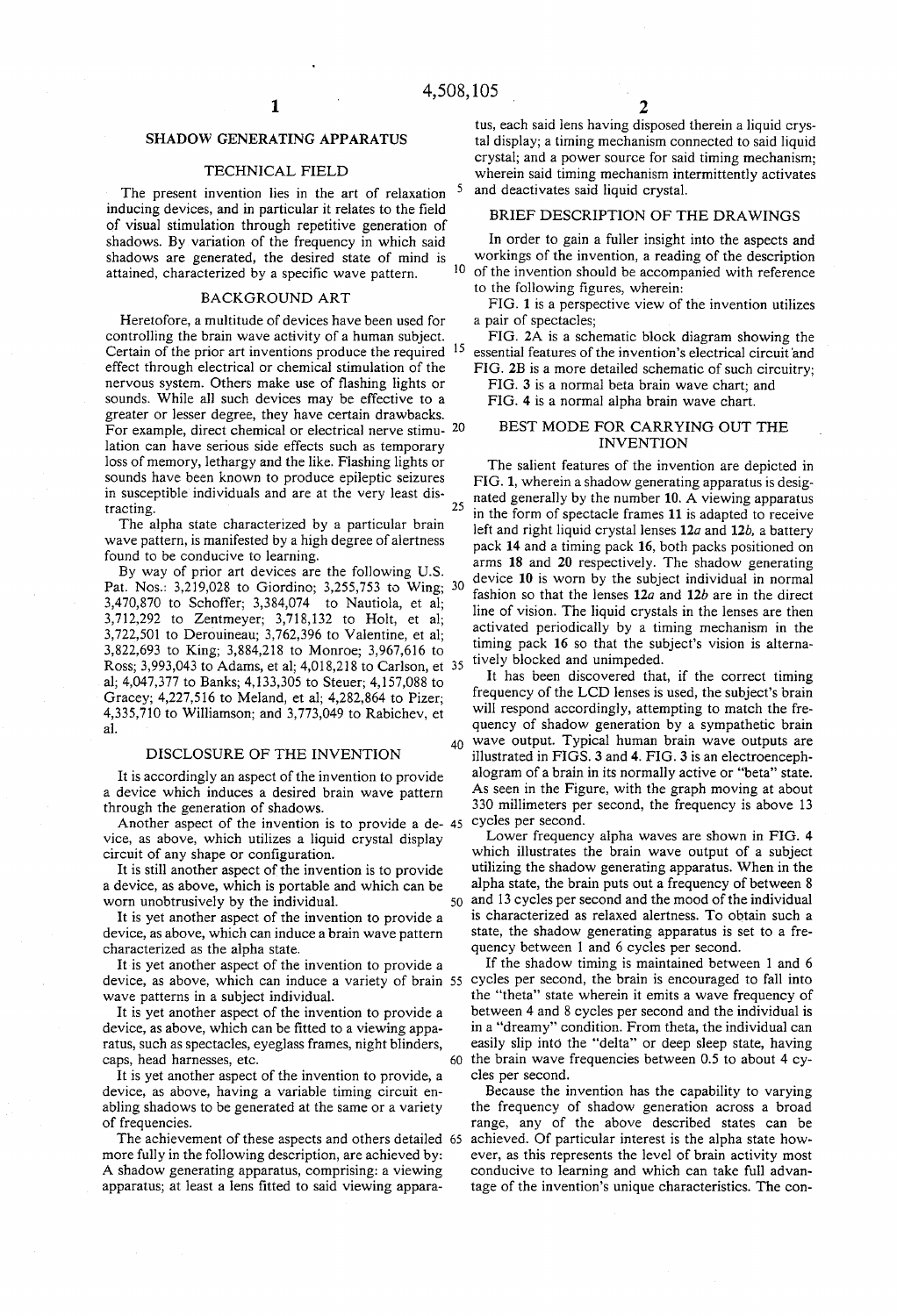nection between learning and the alpha state has been described in Superlearning, Ostrander, et al, Delacarte, New York, New York (1979) which is hereby incorporated by reference. The individual using the invention, at timing frequencies above about 1 cycle per second, becomes quickly accustomed to the intermittent shad ows. Thus activities such as listening to tapes, lectures and the like are carried out in a hyper-attentive state.<br>Attaining the alpha state may also be desirable simply Attaining the alpha State may also be desirable simply for purposes of relaxation rather than learning per se. 10 For this purpose, the subject may close his eyes and allow the shadow generating apparatus to cast perceiv able shadows through the closed eyelids. A meditative state may be obtained.

In similar fashion, theta and delta states are initiated 15 by continuing the frequency of shadow generation as outlined above. The subject is most advantageously in a supportive position such as lying down on a couch or bed, or reclining in a chair. With the eyes again closed through the eyelid to produce the required effect. bed, or recurring in a chair. With the eyes again crosed<br>to that used for hearing aids. Alternatively, the battery<br>the invention generates shadows which are perceived 20 and signifiant are balanced in the distribution

Referring now to FIG. 2A, a schematic block dia gram of the electrical circuitry of the invention can be seen. As illustrated, the left lens  $12a$  is made transparent or opaque by control of the timing circuit 22. In similar 25 fashion, the right lens  $12b$  is controlled by the timing circuit  $24$ . It will be understood that circuits  $22,24$  are contained within the timing pack 16 on the left arm or temple piece 20. The frequency of repetitive energizapotentiometer 26. In similar fashion, the right lens 12b is regulated by the potentiometer 28. Of course, a switch 32 is provided for activation of the circuitry. The switch 32 may readily be provided in conjunction with the battery pack 14 which contains a battery 30, while 35 appropriate adjustment means such as turn knobs or levers, associated with the potentiometers 26,28 may be provided in association with the timing pack 16. Such elements provide the user with the means for energizing tion of the LCD lens  $12a$  is adjustable by means of a 30 the circuit and regulating the frequency of activation of 40 the lenses.

A more detailed schematic of the circuitry of FIG. 2A is presented in FIG. 2B. Here it is illustrated that the basic timing function of the circuits 22.24 is provided by Mational Semiconductor, Texas Instruments, Motorola, or any of numerous semiconductor manufacturers. Suf-<br>fice it to say that any of numerous off-the-shelf timing circuits would be available to satisfy the needs of the invention herein. In any event, as illustrated for the left 50 timing circuit 22, the potentiometer 25 is adjusted to regulate an RC network comprising potentiometer 26, resistors 34,36, and capacitor 38. The regulation of this potentiometer varies the output signal to the LCD of the left lens 12*a*. This control changes the output fre- 55 quency of the timer 40 and, in so doing, adjusts the duty cycle of the same. The output of the timer 40 passes through the LCD left lens  $12a$  and is returned to the negative side of the battery 26 as shown. It will be readily understood by those skilled in the art that the 60 circuitry of the right timing circuit 24 is substantially identical to that of the circuit 22.<br>With the circuitry just described, the operator may means of a timer such as Model LM555, as sold by 45

actuate the shadow generating apparatus 10 by closing the switch 32. He may then adjust the frequency of 65 opening and closing of the lenses  $12a$ ,  $12b$  by appropriate adjustment of the potentiometers 26,28. Of course, it will be appreciated that this adjustment can be made to

 $\frac{4}{2}$  cause the lenses 12*a*, 12*b* to operate either synchronously or asynchronously. If desired, a single RC circuit could be used to control the output frequency of both the left and right timing circuits 22,24 to assure synchronous operation.

Because each liquid crystal lens has a separate timing mechanism each eye can receive different stimulus which in turn affects the opposite brain hemisphere. As is well known, each hemisphere of the brain performs optimally in different areas. Through frequency variation, it may be possible to "fine-tune' each brain hemi sphere as to brain wave output.

As mentioned previously, one of the advantages of the invention is the unobtrusiveness of the shadow generating apparatus. While not shown in the drawings, it will be appreciated that miniaturization of the timing mechanism and the battery pack enables both to be hidden in the arms of the spectacles in a fashion similar and circuitry can be located in the rim surrounding the lenses or indeed may be located remotely on the sub ject's body, such as on the head and connected to the spectacles by appropriate wiring. Further, the liquid crystals may not comprise the whole lens area, but rather need only be large enough to be perceived by the individual wearing the spectacles. The liquid crystal may be positioned off center or even at the peripheral<br>edge of the user's vision and still remain effective. Liquid crystals displays as small as 1 millimeter by 1 millimeter have been used successfully, but those of from about 1 inch to a size filling the spectacle rim, i.e., about 4 inches by 4 inches, are preferred. LCD's as large as 10 inches by 10 inches could be used.

While the spectacle frames in the drawing are of conventional design, the invetnion is not linked to such. For example, rather than comprising separate lenses 12a and 12b, a single frame may accomodate but one lens with an LCD positioned therein in such a way that it is perceived by both eyes simultaneously. Naturally, this embodiment would have only one timing mechanism. Further, suspension of the LCD within the individual's line of sight need not be accomplished by means of spectacles of any sort. Other suitable devices will readily occur to those skilled in the art, such as a cap or harness worn on the head and having suspension means attached at the front thereof. Night blinders may also be adapted to receive one or more LCD's. Suffice it to say that the particular embodiment of the viewing apparatus is an obvious modification and the invention is not limited by any one or more designs.

The time it takes to reach the desired state of mind is of course dependent upon the individual and his state of mind prior to use of the invention. For example, if the subject is already in the alpha state, the time to reach the theta or delta states is considerably shorter than if the subject was initially in the beta state.

While the best mode and the preferred embodiment have been disclosed as required by the Patent Statutes, it should be understood that the invention is not limited thereto or thereby. Modifications in addition to those mentioned above can be made to the invention without departing from the scope thereof. For example, it will be understood that prescription spectacles can be modi fied so as to incorporate the various parts of the inven tion disclosed above. Further, the invention need not be powered by a battery pack, but may instead utilize line power from a stationary source. Thus to appreciate the